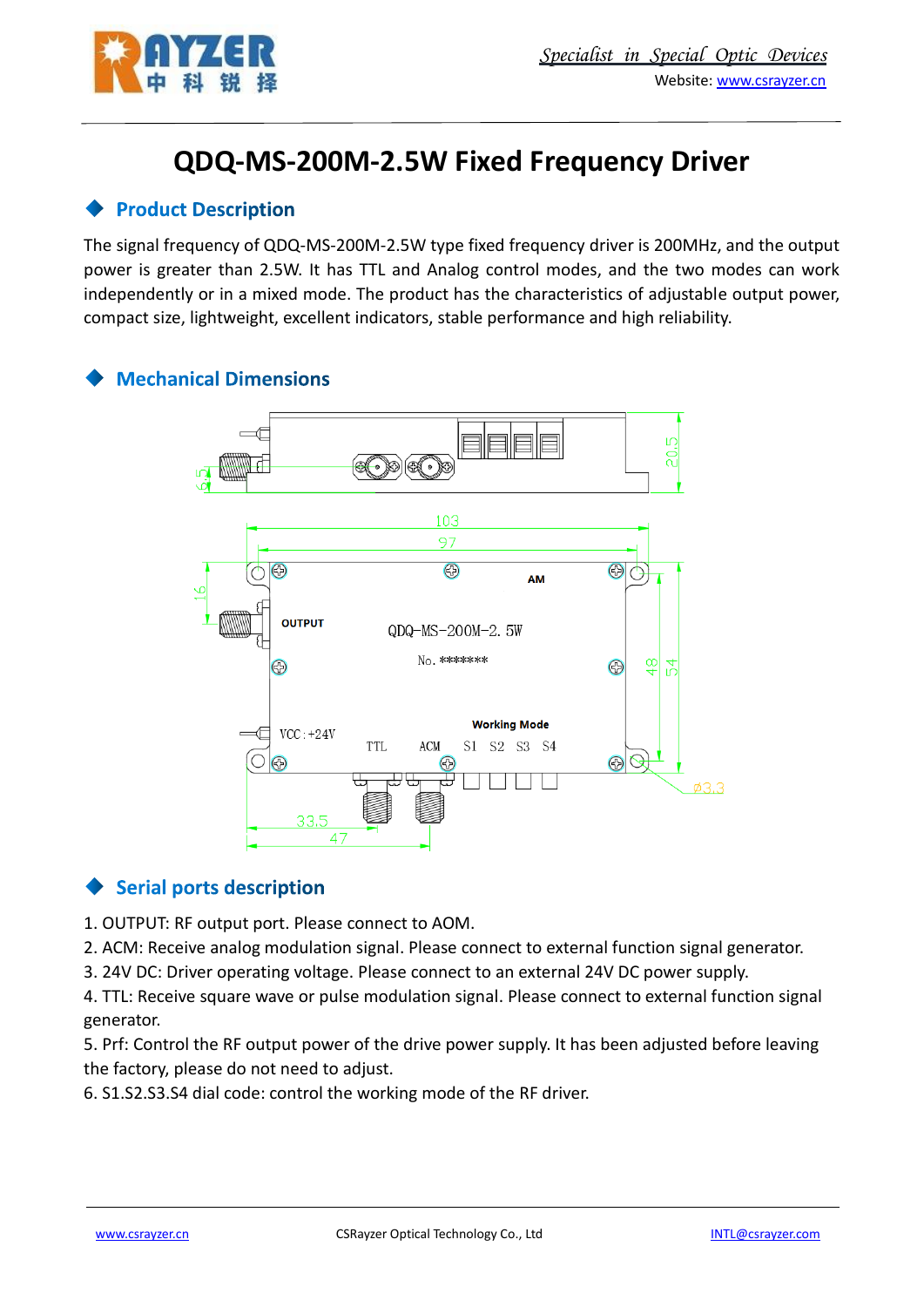

#### **Product Specification**

| Output signal frequency                       | 200MHz                   |
|-----------------------------------------------|--------------------------|
| Output signal frequency stability             | $\pm$ 20ppm              |
| Output signal frequency temperature stability | $±$ 20ppm                |
| Output signal power                           | $\geq$ 2.5W (Or Specify) |
| Analog control signal level                   | $0$ to 5V                |
| Digital control signal level                  | TTL                      |
| Isolation(Only analog mode)                   | $\geq$ 30dB              |
| Isolation(Only TTL mode)                      | $\geq$ 70dB              |
| Working voltage                               | DC +24V $\pm$ 0.5V       |

# ◆ Working Mode Control



S1: Turn switch down to TTL high level, up to TTL low level.

- S2: Turn switch down for TTL digital mode valid, up for TTL digital mode invalid.
- S3: Turn switch down for ACM input range is 0~1V, up for ACM input range is 0~5V.
- S4: Turn switch down for ACM simulation mode valid, up for ACM simulation mode invalid.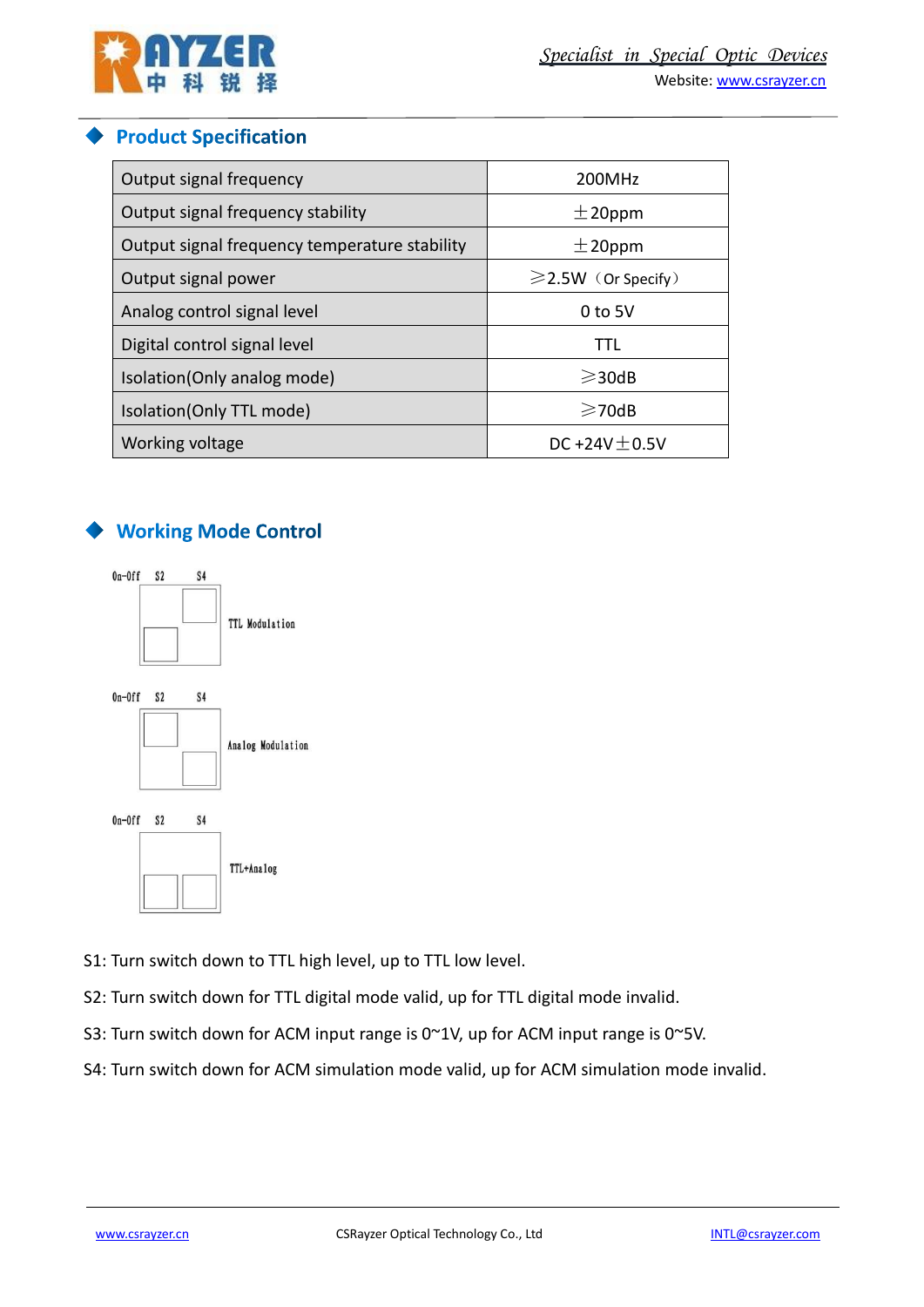

#### **Interfaces**

| Signal output            | SMA-K                                                                               |
|--------------------------|-------------------------------------------------------------------------------------|
| Signal input             | SMA-K                                                                               |
| Power supply             | Feedthrough capacitor                                                               |
| Output power adjustment  | Ø3mm (Slotted multi-turn potentiometer)                                             |
| product!)                | Limit parameters (Exceeding the limit parameters will cause permanent damage to the |
| <b>Operating Voltage</b> | $+25V$                                                                              |
| Control signal level     | $0$ to $+5.5V$                                                                      |
| Storage temperature      | $-40^\circ + 85^\circ \text{C}$                                                     |
| Operating temperature    | $0^{\sim}+60^{\circ}$ C                                                             |

# **Connection diagram**



# **Usage and Notification**

- a. The product heat dissipation method is conduction heat dissipation. The product should be installed on the metal structure with fixing screws, and the installation surface should be flat and have a certain size and thickness. A certain amount of space should be reserved around and above the product to dissipate heat.
- b. The product uses +24V DC power supply, and the power connector uses a through-core capacitor; during installation, connect the core of the through-core capacitor to the positive pole of the power supply, and connect the ground plate of the through-core capacitor to the negative pole of the power